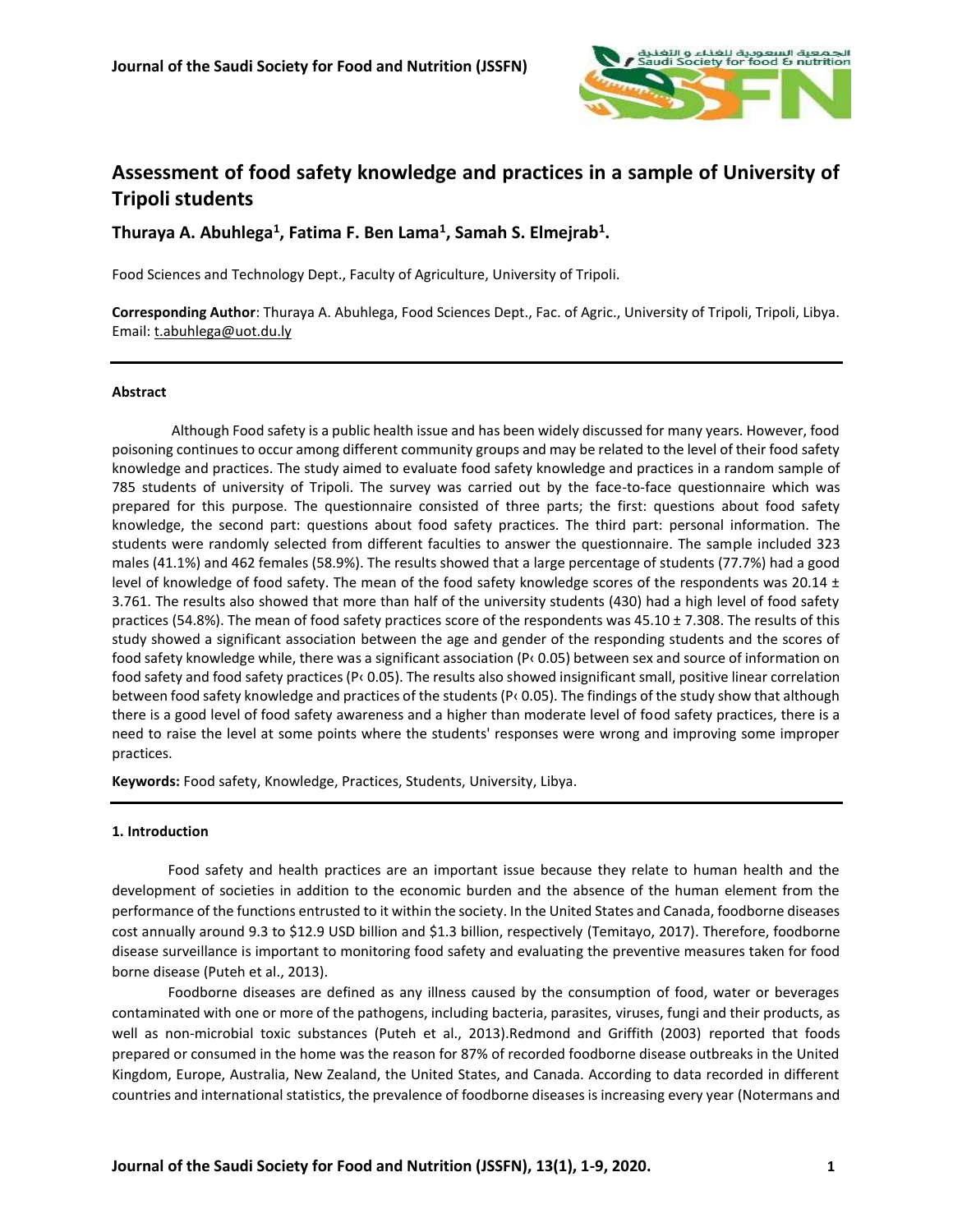Hoogenboom-Verdegaal, 1992; Norazmir et al., 2012). Consequently, to ensure food safety, it requires effective collaboration between governments, producers and consumers.

One of the 15 diseases reported in Libya in 2010 was food poisoning, with 904 registered cases (WHO, 2011). Food poisoning is one of types of foodborne diseases, its symptoms include acute onset of vomiting and/or diarrhea and/or other symptoms associated with ingestion of food, as well as neurological symptoms may appear such as paresthesia, motor weakness and cranial nerve palsies (Puteh et al., 2013).

The studies have shown that youth tend to consume foods that are at higher risk of foodborne diseases than other age groups (Byrd-Bredbenner et al., 2007; Nesbitt et al., 2009; Osaili et al., 2011). Numerous studies have been conducted on knowledge and food safety practices in different regions of the world for different groups, including university students (Stratev et al., 2017; Ferk et al., 2016; Unklesbay et al., 1998). However, there are almost no previous local studies on knowledge and food safety practices for all groups of society in Libya, including University of Tripoli students. Therefore, this study was conducted to obtain information concerning the level of knowledge and practices of food safety among university of Tripoli students in order to achieve the safety of this category and raise the level of awareness of food safety.

### **2. Methods**

#### *2.1. Questionnaire design and data collection*

The present study targets the undergraduate students at university of Tripoli, Tripoli city, Libya. The study was conducted between October, 2017 and March 2018 and the survey carried out in random way in various faculties included Faculty of Agriculture, Dentistry, Economics and Political Sciences, Education, Engineering, Fine Arts and Media, Information Technology, Languages, Law, Medicine, Pharmacy, Physical Education, Sciences, and Arts.

The questions of questionnaire, which used to carried-out this survey was based on previous studies (Almansour et al., 2016; Norazmir et al., 2012; Stratev et al., 2017). The face to face questionnaire consisted of 47 questions that addressed four topics: 1) knowledge of food safety (29 questions), 2) food safety practices (15 questions), and 3) Demographic characteristics of the study sample (3 questions).

The correct and wrong answers for the food safety knowledge part were calculated by giving 1 point for the correct answer and 0 point for the wrong answer. Scores scale of this part range from 0 to 29. The range scores from 0 to 14 represent the weak level of knowledge of food safety while from 15 to 24 are the good level and scores from 25 to 29 represent the excellent level. Answers to the questions on food safety practices were graded as follows: 'almost never', 1 point, 'sometimes', 2 point, 'often', 3 point and 'always', 4 point. Scores regarding food safety practices vary from 15 to 60. Scores from 15 to 29 represent low level of food safety practices and from 30 to 45 is moderate level while scores from 46 to 60 consider high level.

### *2.2. Questionnaire validation and reliability*

The questionnaire was examined by two experts in the field of food science and technology to verify validity and confidence of the questions included in the questionnaire and almost all the recommended observations were taken.

### *2.3. Statistical Analysis*

The statistical analyses were carried out using software statistical Minitab 15. Descriptive statistics were conducted to determine means and standard deviations. Chi squares test was used to determine the association between variables of sample characteristics and food safety knowledge and also between variables of sample characteristics and food safety practices of the respondents. A significance level of P≤0.05 was used to establish significance. Also, the correlation between food safety knowledge and practices of undergraduate students of the University of Tripoli, Tripoli city, Libya was determined.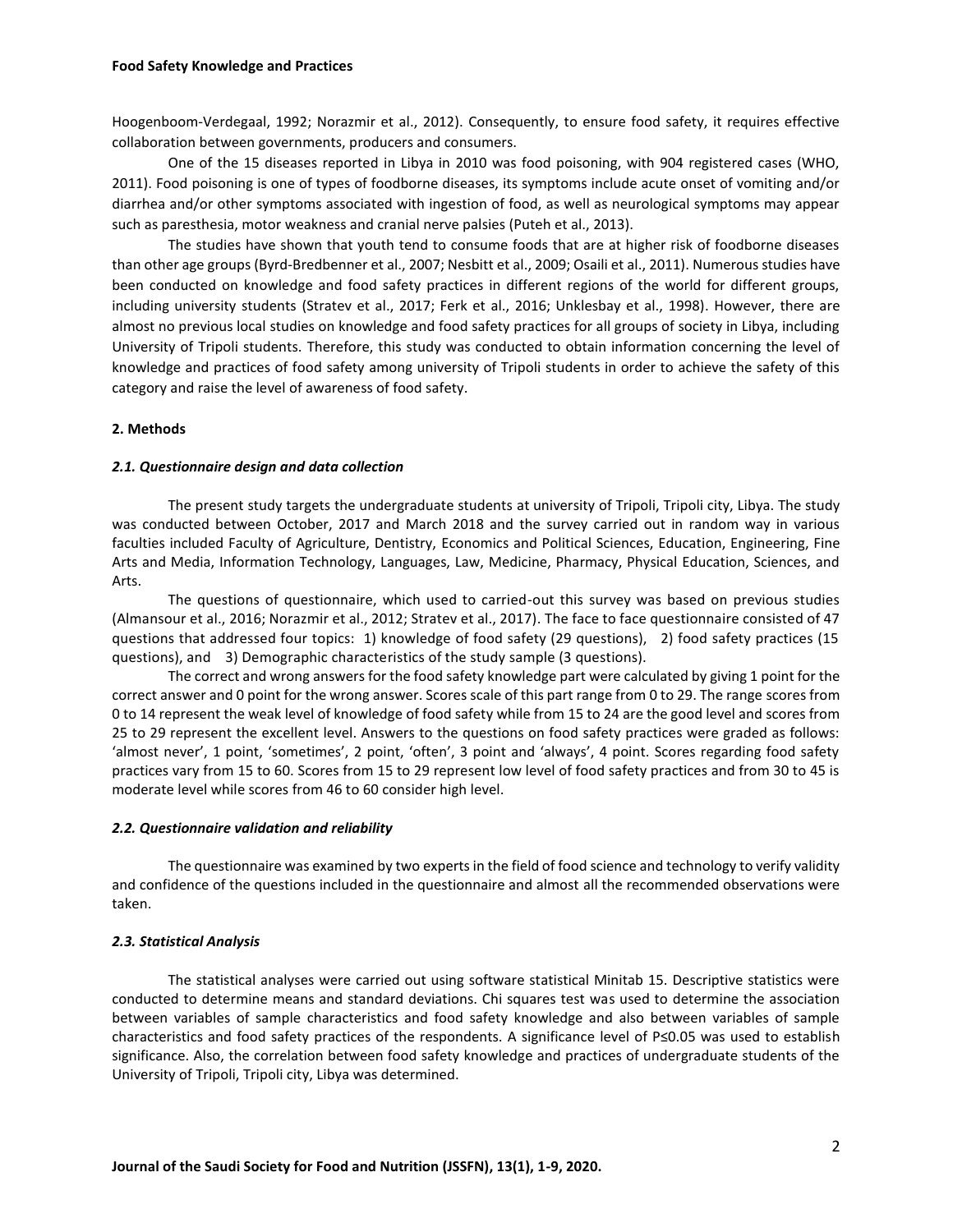# **3. Results**

# *3.1. Characteristics of the students' sample*

The total sample of students that was targeted and answered the questions in the study were 785 respondents. The number of males was participated in the study 323 (41.1%) while the number of females was 462 (58.9%) as shown in table 1. The age of students participating in the study ranged between 18 to >25 years. The highest percentage of age was between 20 and 21 (24.6%), while age of students (›25) was the lowest percentage (12.7%). Source of information on food safety, as shown in table 1 family represented the largest percentage (61.9%) of students' sample as source of information about food safety, followed by internet (37.2%), specialization of study (27.4%), media (25.9%), books related to food safety (18.2%) and course in food safety (6.0%).

| <b>Characteristic</b>                | <b>Numbers</b> | Percentage of sample (%) |
|--------------------------------------|----------------|--------------------------|
| Gender                               |                |                          |
| Male                                 | 323            | 41.1                     |
| Female                               | 462            | 58.9                     |
| Age group                            |                |                          |
| 18-19                                | 179            | 22.8                     |
| $20 - 21$                            | 193            | 24.6                     |
| $22 - 23$                            | 162            | 20.6                     |
| 24-25                                | 151            | 19.2                     |
| 25                                   | 100            | 12.7                     |
| Source of information on food safety |                |                          |
| Family                               | 486            | 61.9                     |
| Books related to food safety         | 143            | 18.2                     |
| Internet                             | 292            | 37.2                     |
| Media                                | 203            | 25.9                     |
| Specialization of study              | 215            | 27.4                     |
| Course in food safety                | 47             | 6.0                      |

**Table 1. Characteristics of the students' sample (N = 785).** 

# *3.2. Food safety knowledge levels of the students' sample*

The results show that majority of the respondents (610) have good level of food safety knowledge with percentage of 77.7%. Only 8.2% (64) respondents have poor level of food safety knowledge while 14.1 % (111) of respondents have excellent level as in table 2. The mean of the food safety knowledge score of the respondents was calculated to be 20.14±3.761 with the scores ranging from 0 -29.

The results of the total number and the percentages of correct and incorrect responses given by the undergraduate students of university of Tripoli, on the whole questionnaire on food safety knowledge are presented in table 3.

| Table 2. Food safety knowledge levels of the students' sample |  |  |
|---------------------------------------------------------------|--|--|
|---------------------------------------------------------------|--|--|

|               | . .                      |     |      |
|---------------|--------------------------|-----|------|
| <b>Scores</b> | Level                    | nª  | %    |
| $0 - 14$      | Poor                     | 64  | 8.2  |
| $15 - 24$     | Good                     | 610 | 77.7 |
| 25-29         | Excellent                | 111 | 14.1 |
| Total         | $\overline{\phantom{a}}$ | 785 | 100  |

n <sup>a</sup> = number of respondents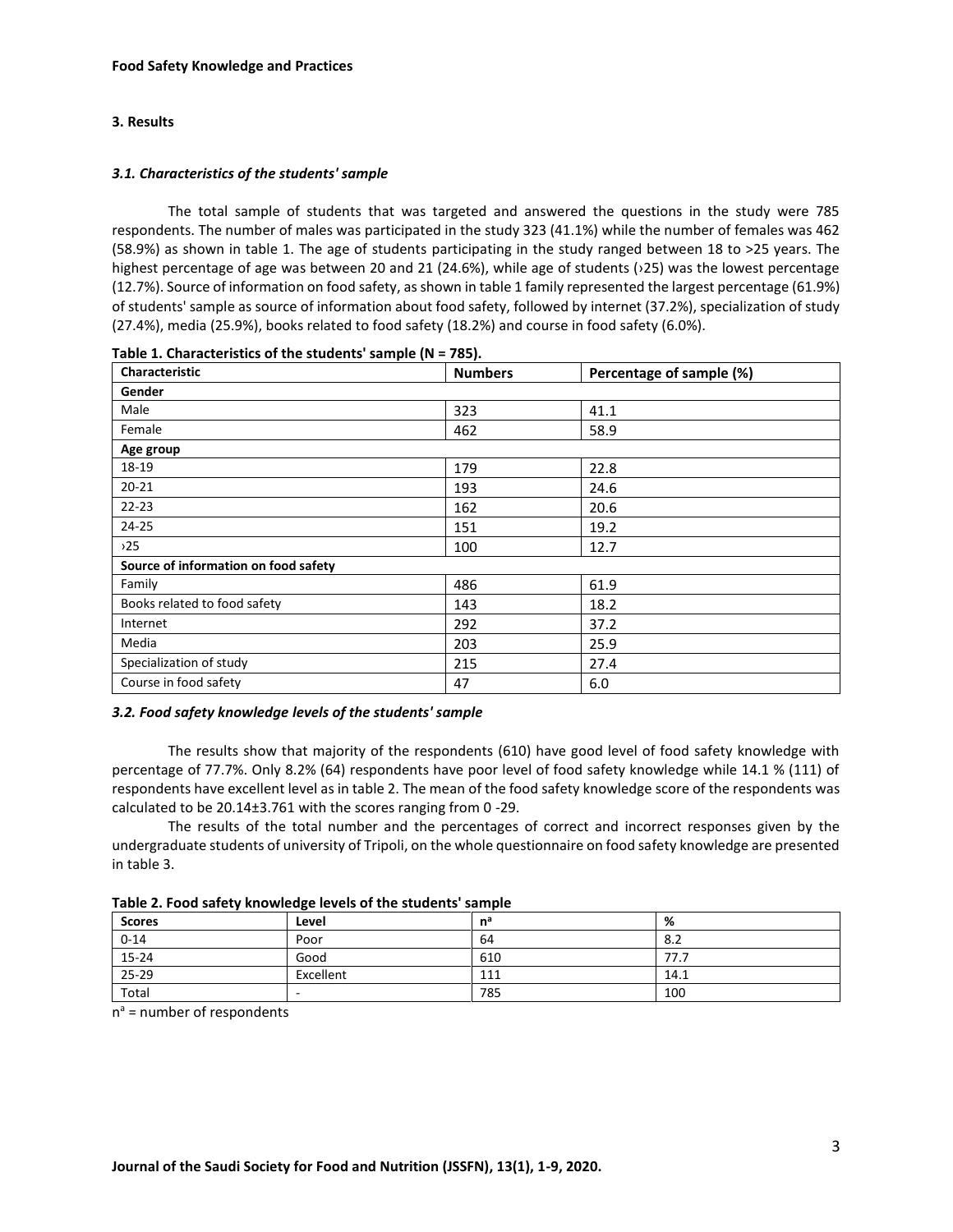### **Table 3. Food safety knowledge among students' sample (N =785).**

| Question                                                                                                 | <b>Correct Answer %(N)</b> |                          | Incorrect<br>Answer %(N) |  |  |
|----------------------------------------------------------------------------------------------------------|----------------------------|--------------------------|--------------------------|--|--|
| Food poisoning is caused by pathogenic microorganisms.                                                   | 92.4 (725)                 |                          | 7.60(60)                 |  |  |
| Food poisoning can cause serious illnesses that end in the hospital and<br>sometimes lead to death.      | 89.4 (702)                 |                          | 10.6 (83)                |  |  |
| The numbers of pathogenic bacteria rapidly multiply at room temperature.                                 | 64.1 (503)                 |                          | 35.9 (282)               |  |  |
| Food poisoning can cause health and economic effects on society.                                         | 88.0 (691)                 |                          | 12.0 (94)                |  |  |
| The most susceptible to food poisoning are children, pregnant women and<br>the elderly.                  | 82.2 (645)                 |                          | 17.8 (140)               |  |  |
| Washing hands before cooking reduces the risk of food contamination.                                     | 87.8 (689)                 |                          | 12.2 (96)                |  |  |
| Washing hands before handling raw food prevents foodborne diseases.                                      | 54.9 (431)                 |                          | 45.1(354)                |  |  |
| Food vendors having diarrhea, flu or sore throat can be a source of food<br>contamination.               | 80.4 (631)                 |                          | 19.6 (154)               |  |  |
| Landing flies on the food makes it harmful.                                                              | 88.2 (692)                 |                          | 11.8 (93)                |  |  |
| After coughing or sneezing, you should always wash your hands.                                           | 79.9 (627)                 |                          | 20.1 (158)               |  |  |
| To determine the safety of milk, you should taste it first as well just look at<br>the expiry date only. | 57.5 (451)                 |                          | 42.5 (334)               |  |  |
| Good smelling leftover food is still safe to eat.                                                        | 61.4 (482)                 |                          | 38.6 (303)               |  |  |
| Eating canned food from a swelling can is harmful to health and may lead to<br>death.                    | 85.1 (668)                 |                          | 14.9 (117)               |  |  |
| Raw chicken, fish and red meat are not placed in the same place in the<br>refrigerator.                  | 52.2 (410)                 |                          | 47.8 (375)               |  |  |
| Hand washing under running water only will be enough to remove the bacteria before<br>touching the food. | 36.6 (287)                 |                          | 63.4 (498)               |  |  |
| Food poisoning from fruits and vegetables can be avoided by wash them<br>under running water.            | 72.4 (568)                 |                          | 27.6 (217)               |  |  |
| Food poisoning can be avoided by cleaning the kitchen sink drain every week.                             | 56.6 (444)                 |                          | 43.4 (341)               |  |  |
| Do the following foods cause poisoning?                                                                  |                            |                          |                          |  |  |
| Leftover chicken eaten cold.                                                                             | 42.8 (336)                 | 57.2 (449)               |                          |  |  |
| Food is exposed without cover.                                                                           | 87.1 (684)                 |                          | 12.9 (101)               |  |  |
| Rice left overnight in the kitchen.                                                                      | 77.6 (609)                 | 22.4 (176)               |                          |  |  |
| Chocolate cake left overnight in the kitchen.                                                            | 60.3 (473)                 | 39.7 (312)               |                          |  |  |
| Do the following foods increase the risk of food poisoning?                                              |                            |                          |                          |  |  |
| A slice of melon.                                                                                        | 37.1 (291)                 | 62.9 (494)               |                          |  |  |
| Half-boiled eggs.                                                                                        | 48.7 (382)                 | 51.3 (403)               |                          |  |  |
| Unpasteurized milk.                                                                                      | 71.6 (562)                 | 28.4 (223)               |                          |  |  |
| Raw seafood or undercooked seafood.                                                                      | 73.2 (575)                 | 26.8 (210)               |                          |  |  |
| Undercooked chicken and red meat.                                                                        | 77.1 (605)                 | 22.9 (180)               |                          |  |  |
| Dry food stored in the cabinet near the oven.                                                            | 59.1 (464)                 | 40.9 (321)               |                          |  |  |
| Canned vegetables consumed without pre-heating.                                                          | 63.8 (501)                 | 36.2 (284)               |                          |  |  |
| Salmonella bacteria can cause food poisoning.                                                            |                            | 86.2 (677)<br>13.8 (108) |                          |  |  |

N = number of total respondents

# *3.3. Food safety practices levels of the students' sample*

The results in table (4) show that more than half of the respondents (430) have high level of food safety practices with percentage of 54.8% while percentage respondents with moderate level was 42.3% (332) and only 2.90% (23) respondents were with low level. The mean of the food safety practices score of the respondents was calculated to be 45.10±7.308 with the scores ranging from 15-60. The results of the total number and the percentages of food safety practices given by the undergraduate students of university of Tripoli, on the whole questionnaire are displayed in table 5.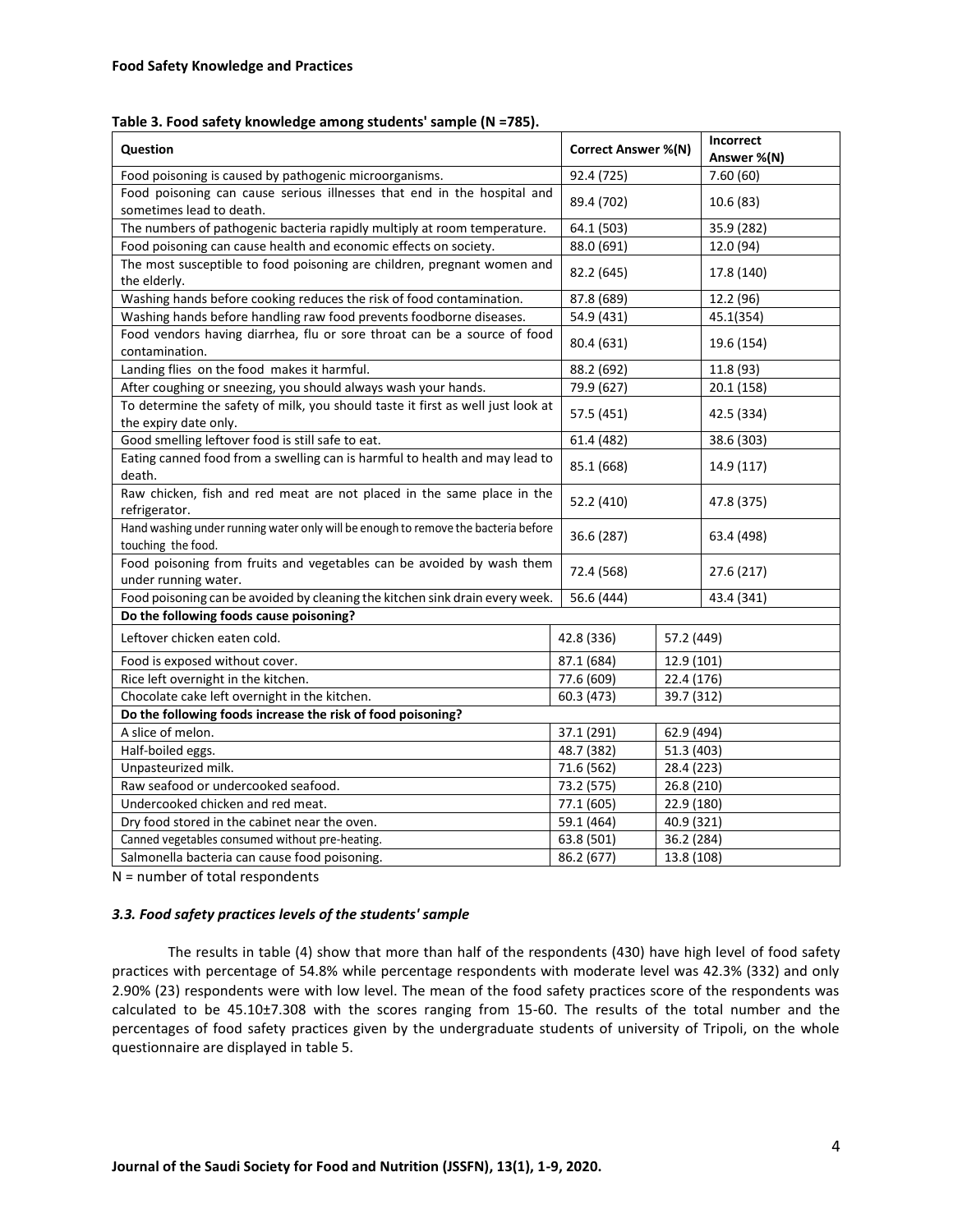# **Table 4. Food safety practices level of the students' sample**

| <b>Scores</b> | Level    | $n^a$ | %    |
|---------------|----------|-------|------|
| 15-29         | Low      | 23    | 2.90 |
| 30-45         | Moderate | 332   | 42.3 |
| 46-60         | High     | 430   | 54.8 |
| Total         |          | 785   | 100  |

n<sup>a</sup> = number of respondents

| <b>Practices</b>                                                                       | Almost never (%) | <b>Sometimes</b><br>(%) | Often<br>(%) | Always<br>(%) |
|----------------------------------------------------------------------------------------|------------------|-------------------------|--------------|---------------|
| I always ensure buying clean and fresh food.                                           | 49(6.24)         | 71(9.06)                | 167(21.3)    | 498 (63.4)    |
| I wash my hands with water and soap after<br>using the bath (urinating or defecating). | 91(11.6)         | 36(4.60)                | 23 (2.90)    | 635(80.9)     |
| I do not prolong my nails.                                                             | 84(10.7)         | 125(15.9)               | 203 (25.9)   | 373 (47.5)    |
| I wash my hands before preparing and eating at<br>home.                                | 62(7.90)         | 110(14.0)               | 154 (19.6)   | 459 (58.5)    |
| I wash my hands before eating in the cafeteria.                                        | 270(34.4)        | 202(25.7)               | 152 (19.4)   | 161 (20.5)    |
| I check the expiry date on food packages before<br>buying.                             | 105(13.4)        | 140(17.8)               | 152 (19.4)   | 388 (49.4)    |
| I read conditions of use and storage of packaged<br>food.                              | 234 (29.8)       | 170(21.7)               | 135 (17.2)   | 246 (31.3)    |
| I wash fresh eggs before cooking them.                                                 | 163(20.8)        | 146 (18.6)              | 133 (16.9)   | 343 (43.7)    |
| I do not eat raw eggs without cooking and foods<br>made from raw eggs.                 | 107(13.6)        | 77(9.80)                | 124 (15.8)   | 477 (60.8)    |
| I put the perishable food in the refrigerator as<br>soon as I buy them.                | 118(15.0)        | 80(10.0)                | 140(18.0)    | 447(57.0)     |
| I do not taste foods to know if they are safe or<br>not.                               | 266(33.9)        | 184(23.4)               | 160(20.4)    | 175(22.3)     |
| I dry my hands after washing them with a paper towel or<br>tissue.                     | 174(22.2)        | 174(22.2)               | 163(20.7)    | 274(34.9)     |
| I eat well done meat and I do not eat rare meat.                                       | 46(5.80)         | 58(7.40)                | 131(16.7)    | 550(70.1)     |
| I wash fruits and vegetables before eating.                                            | 36(4.60)         | 36(4.60)                | 113(14.4)    | 600(76.4)     |
| I prefer to reheat leftovers by using microwave<br>oven.                               | 203(25.9)        | 197(25.1)               | 155(19.7)    | 230(29.3)     |

### **Table 5. Food safety practices among students' sample (N = 785)**

# *3.4. Association between characteristics of sample and food safety knowledge level of the students*

The association between characteristics and food safety knowledge level of the students was examined by using X<sup>2</sup> chi- square test. The results shown in table 6 that there is significant association between food safety knowledge scores and gender and also between food safety knowledge scores and age (P‹0.05). The findings disclosed there is no statistically significant association between food safety knowledge scores and source of information on food safety (P› 0.05).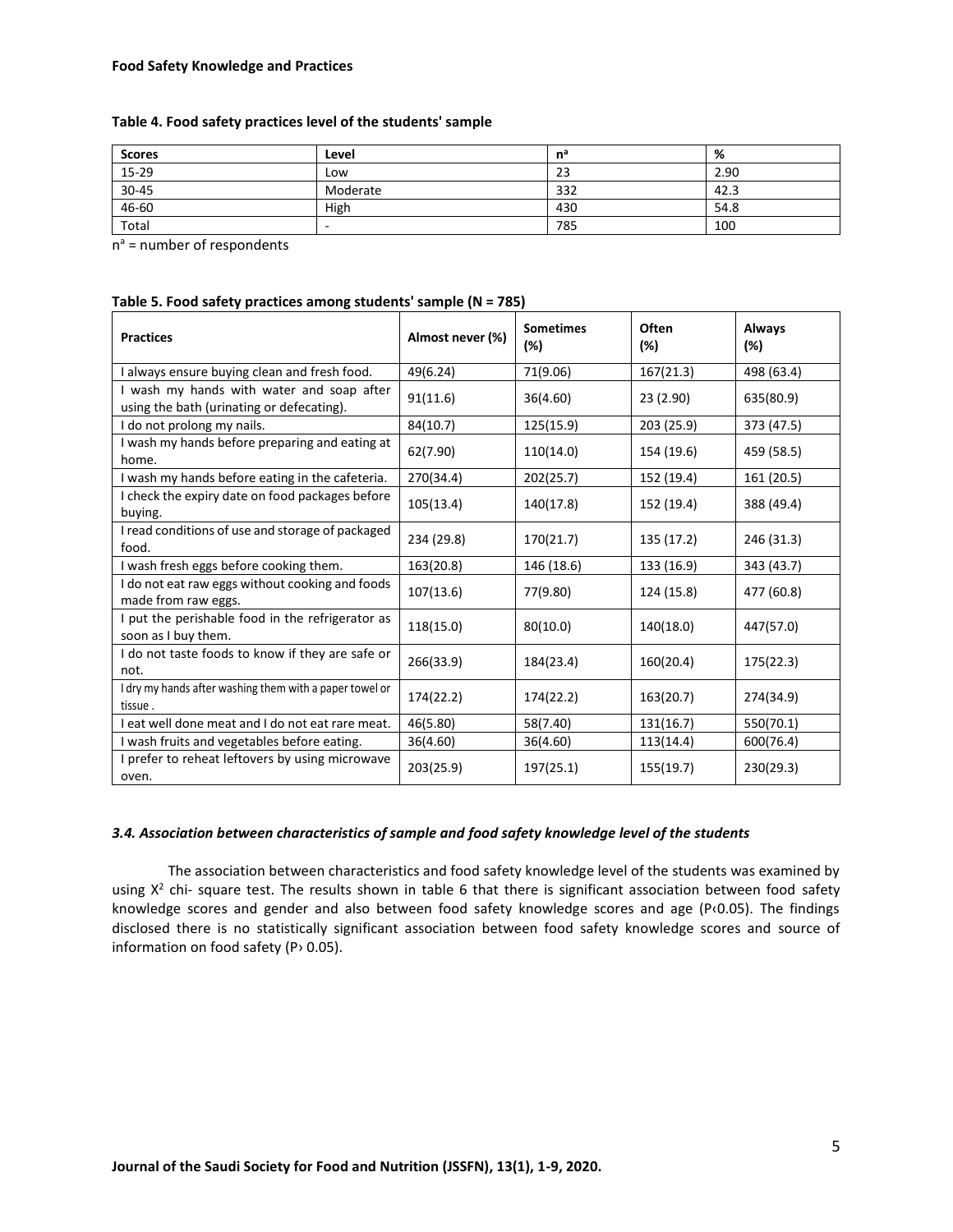| Variable                                 | <b>Total knowledge scores</b> |       |                  |         |
|------------------------------------------|-------------------------------|-------|------------------|---------|
|                                          | Poor                          | Good  | <b>Excellent</b> | P-value |
| *Gender                                  |                               |       |                  |         |
| Male                                     | 12.70                         | 75.20 | 12.10            | 0.000   |
| Female                                   | 5.00                          | 79.40 | 15.60            |         |
| **Age                                    |                               |       |                  |         |
| 18-19                                    | 4.50                          | 87.10 | 8.40             |         |
| $20 - 21$                                | 10.30                         | 76.20 | 13.50            |         |
| $22 - 23$                                | 8.00                          | 77.20 | 14.80            | 0.040   |
| $24 - 25$                                | 10.60                         | 72.20 | 17.20            |         |
| 25                                       | 7.00                          | 73.00 | 20.20            |         |
| *** Source of information on food safety |                               |       |                  |         |
| Family                                   | 5.90                          | 48.20 | 7.77             |         |
| Books related to food safety             | 1.50                          | 13.90 | 2.80             |         |
| Internet                                 | 3.30                          | 20.90 | 3.80             | 0.795   |
| Media                                    | 2.70                          | 19.60 | 2.40             |         |
| Specialization of study                  | 1.90                          | 22.40 | 3.70             |         |
| Course in food safety                    | 0.76                          | 4.80  | 0.89             |         |

| Table 6. The association between characteristics of sample and food safety knowledge level of the students. |  |  |
|-------------------------------------------------------------------------------------------------------------|--|--|
|-------------------------------------------------------------------------------------------------------------|--|--|

\*Chi-Sq = 15.968; DF = 2; P-Value = 0.000

\*\*Chi-Sq = 16.158; DF = 8; P-Value = 0.040

\*\*\*Chi-Sq = 6.230; DF = 10; P-Value = 0.795

# *3.5. Association between characteristics of sample and food safety practices level of the students*

The association between university students' sample characteristics and the level of food safety practices is shown in table 7. Using an  $X^2$ chi- square test, there was a significant association (P $\cdot$ 0.05) between gender and source of information on food safety and food safety practices while the association was insignificant (P›0.05) between age and scores of food safety practices.

# *3.6. Correlation between safety food knowledge scores and food safety practice scores of the respondents*

The correlation between scores of food safety knowledge and practices was determined. The result indicated that there was an insignificant small, positive linear relationship between the two variables (r =0.195, p›0.05).

# **4. Discussion**

This study was conducted to assess level of the food safety knowledge and practices among a sample of students, and to determine the relationship between the characteristics of the sample of students and the level of food safety knowledge and practices, as well as to discover the correlation between the food safety knowledge and practices among University of Tripoli students, Tripoli, Libya.

The results showed that the distribution of sex in this study was uneven, where the number of males was less than the number of females (table 1). This can be attributed to fact that proportion of male (44.98%) lower than female (55.01%) of the total number of students (75877) who registered at university of Tripoli in the academic year 2017. The results of the study were similar to that of Ferk et al. (2016), Courtney et al. (2016), Xiong (2017) and Stratev et al. (2017) in which female respondents number higher than males.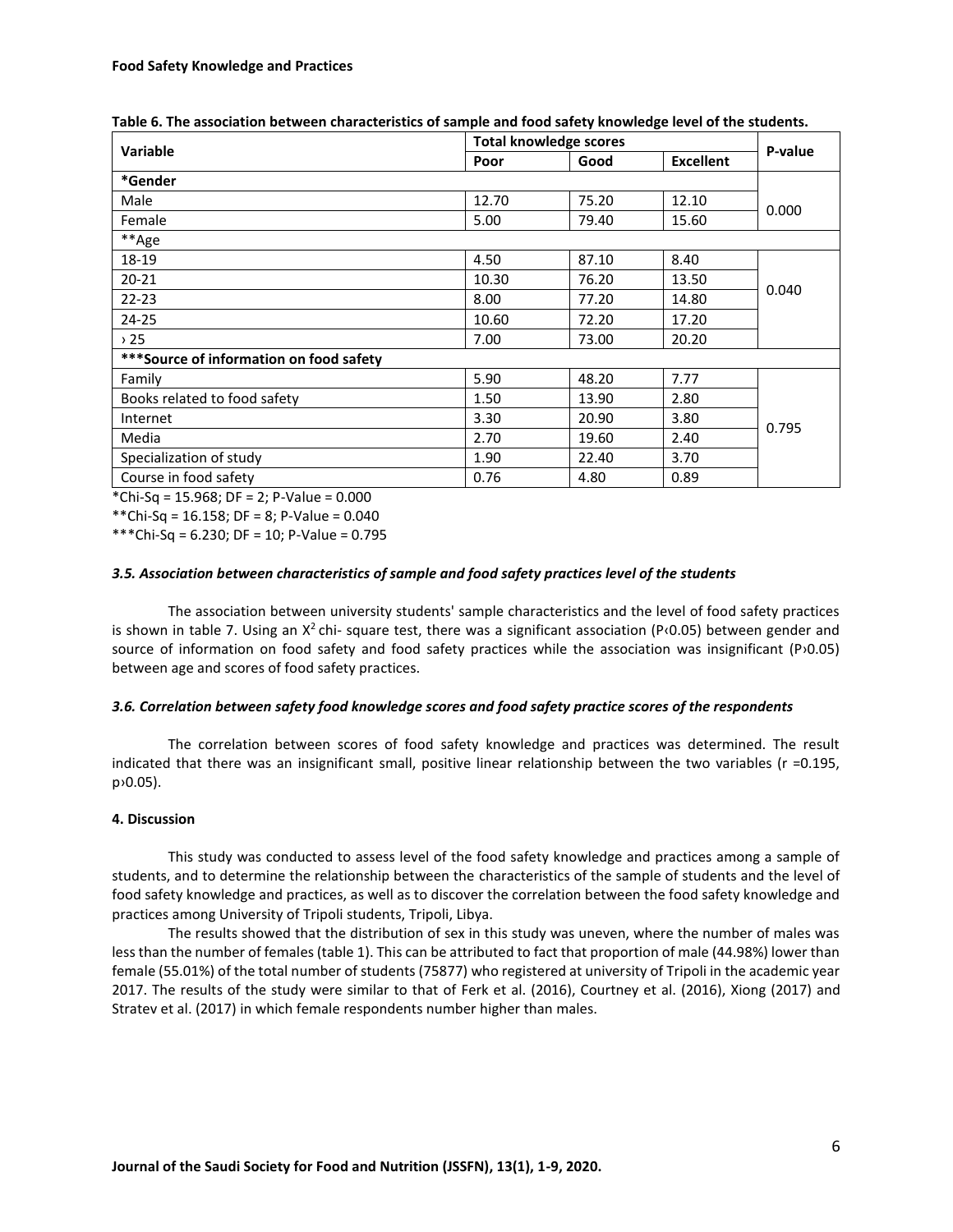| Variable                                 | <b>Total practices scores</b> |                 |      |         |
|------------------------------------------|-------------------------------|-----------------|------|---------|
|                                          | Low                           | <b>Moderate</b> | High | P-value |
| *Gender                                  |                               |                 |      |         |
| Male                                     | 5.90                          | 77.7            | 16.4 | 0.000   |
| Female                                   | 0.90                          | 39.8            | 59.3 |         |
| **Age                                    |                               |                 |      |         |
| 18-19                                    | 4.00                          | 64.2            | 31.8 |         |
| $20 - 21$                                | 3.10                          | 72.5            | 24.4 |         |
| $22 - 23$                                | 3.00                          | 69.8            | 27.2 | 0.084   |
| 24-25                                    | 2.00                          | 66.9            | 31.1 |         |
| , 25                                     | 7.00                          | 54.0            | 39.0 |         |
| *** Source of information on food safety |                               |                 |      |         |
| Family                                   | 2.29                          | 18.5            | 30.4 |         |
| Books related to food safety             | 1.15                          | 5.61            | 10.3 | 0.000   |
| Internet                                 | 1.15                          | 12.6            | 20.4 |         |
| Media                                    | 1.02                          | 9.04            | 13.8 |         |
| Specialization of study                  | 0.89                          | 12.4            | 13.9 |         |
| Course in food safety                    | 1.27                          | 1.78            | 2.55 |         |

**Table 7. The association between characteristics of sample and food safety practices level of the students.**

\*Chi-Sq = 149.539; DF = 2; P-Value = 0.000

\*\*\*Chi-Sq =13.9; DF = 8; P-Value = 0.084

\*\*\*Chi-Sq = 40.589; DF = 10; P-Value = 0.000

The mean of the food safety knowledge score of the respondents was 20.14±3.761 which reflects good level. The results obtained are consistent with the results obtained by Ferk et al. (2016) who found that the sample of university of Maine students had a good understanding of some aspects of food safety and the average score among students' sample was 60% correct. Also, Al-Shabib et al. (2017) found that students of King Saud university displayed good knowledge concerning food safety. The results of this study is in contrast to similar study conducted by Courtney et al. (2016) which reported that the level of knowledge of food safety was poor among a sample of students from the university of Waterloo in Ontario, Canada.

The mean of the food safety practices scores of the respondents indicated to level higher than moderate. The results of this study in the line with that of results conducted by Hassan and Dimassi (2014) Who found that average scores of practices of Lebanese university students were 44.7±14.3%. Booth et al. (2013) on the contrary in their study found that the level of basic nutritional knowledge including food safety of Andrews University students is insufficient and lacking, only 34.2% of students demonstrated adequate knowledge.

The results of this study showed a significant correlation between the age and gender of the responding students and the scores of food safety knowledge and the absence of a significant correlation between source of information on food safety and the scores of food safety knowledge. A significant correlation was found between gender and the source of information on food safety and scores of food safety practices, while the correlation between age and food safety practices was insignificant. Compared with a study conducted by Stratev et al. (2017), age and sex were found to have no effect on knowledge and food safety practices among students of the Veterinary College of in Bulgaria.

Finally, the result indicated that there was a small, positive linear relationship between the two variables (r  $= 0.195$ ). The correlation was insignificant (P> 0.05). The results of this study differ from the results obtained by Hassan and Dimassi (2014) who found that food handling practices and food safety knowledge scores of Lebanese university students were significantly related with a weak to moderate correlation coefficient (r=0.231). Also, the results obtained are no consistent with the results obtained by Temitayo (2017) who found that a significant correlation between food safety knowledge and food safety practices of the students.

In The light of The results of this study, although there is a good level of food safety awareness and a moderate level of food safety practices, there is a need to raise the level at some points where the students' responses were wrong and improving some improper practices. The science of food safety and hygiene practices should be included as a primary course in the early stages of education. If the person used to do wrong hygiene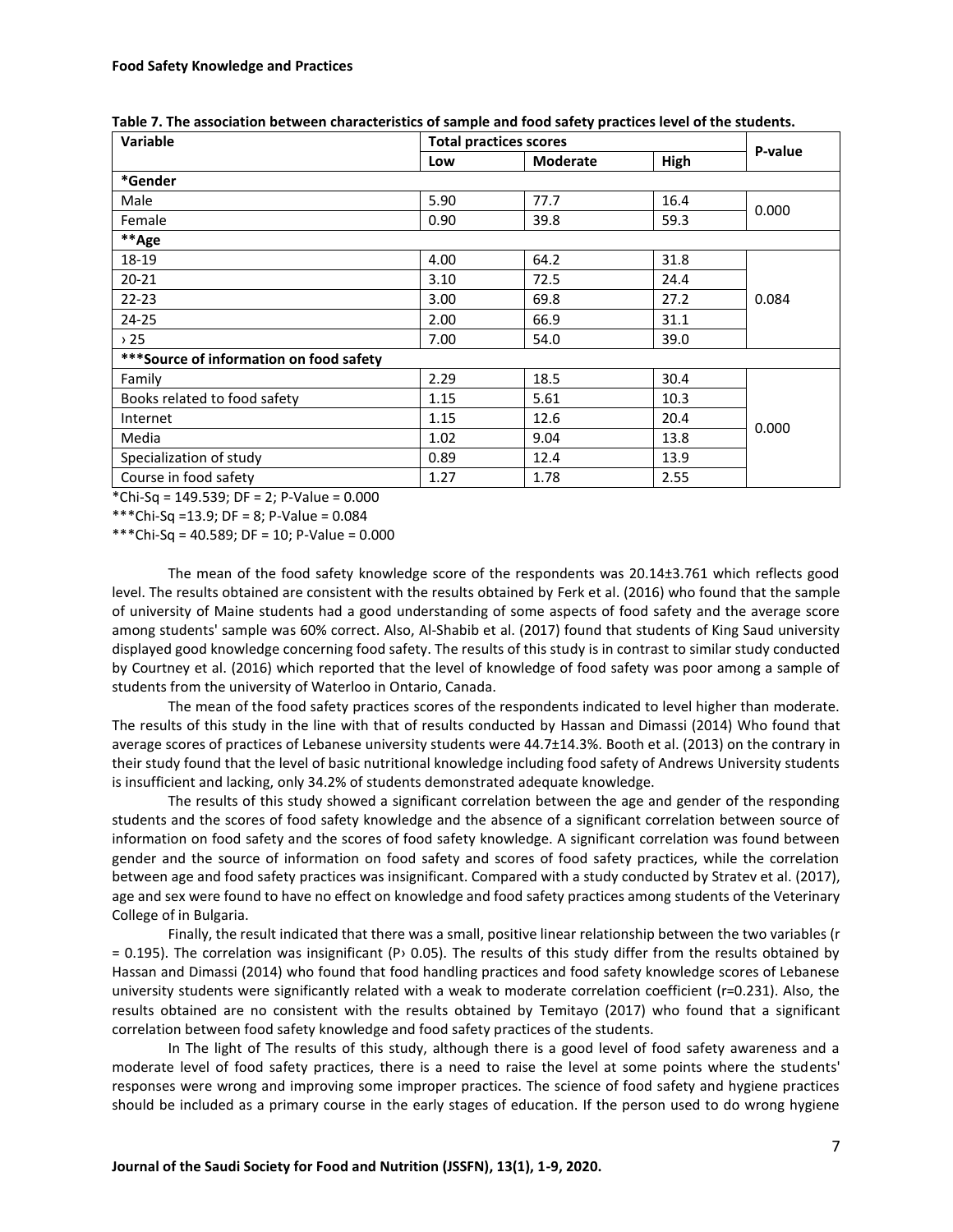### **Food Safety Knowledge and Practices**

habits, it will be difficult to change them in adulthood (Wills et al., 2005). However, to treat to the current situation, a rational policy should be adopted by awareness raising and guidance through seminars, bulletins and manuals to raise the level of awareness in this category. In addition, the education role of the specialists in food science and technology should cover all university colleges that do not teach this discipline (Weber et al., 1995).

### **5. Conclusions**

As a result of the scarcity of studies in this area, this study provides a clear vision and guidance for further studies on food safety knowledge and practices. The results of this study revealed that the level of food safety knowledge of the responding students was good and that the level of food safety practices for the sample was moderate. The statistical analysis showed that age and gender had an effect on food safety knowledge among participants, while gender and food safety information source had an effect on the food safety practices of the sample of students. Continuous education programs are needed to improve food safety practices among university students. There is also a need to expand this study to include other students in public and private universities and higher institutes. As well as, effective policies from Libyan authorities on food safety is recommended.

### **Acknowledgments**

The authors of this work wish to express their profound gratitude to prof. Mohamed H. Nahaisi and prof. Nuri S. Madi for their cooperation to review the questionnaire which used in carrying out this study.

### **References**

- Al-Shabib NA, Husain FM and Khan JM. (2017) Study on food safety concerns, knowledge and practices among university students in Saudi Arabia. *Food Control* 73: 202-208.
- Almansour M, Sami W, Al-Rashedy OS, et al. (2016) Knowledge, attitude, and practice (KAP) of food hygiene among schools students in Majmaah city, Saudi Arabia. *J Pakistan Medical Assoc* 66: 442-446.
- Booth R, Hernandez M, Baker EL, et al. (2013) Food safety attitudes in college students: A structural equation modeling analysis of a conceptual model. *Nutrients* 5: 328-339.
- Byrd-Bredbenner C, Maurer J, Wheatley V, et al. (2007) Food safety self-reported behaviors and cognitions of young adults: results of a national study. *Journal of food protection* 70: 1917-1926.
- Courtney SM, Majowicz SE and Dubin JA. (2016) Food safety knowledge of undergraduate students at a Canadian university: results of an online survey. *BMC public health* 16: 1147.
- Ferk CC, Calder BL and Camire ME. (2016) Assessing the food safety knowledge of university of Maine students . *Journal of food science education* 15: 14-22.
- Hassan HF and Dimassi H. (2014) Food safety and handling knowledge and practices of Lebanese university students. *Food Control* 40: 127-133.
- Nesbitt A, Majowicz S, Finley R, et al. (2009) High-risk food consumption and food safety practices in a Canadian community. *Journal of food protection* 72: 2575-2586.
- Norazmir M, Hasyimah MN, Shafurah AS, et al. (2012) Knowledge and practices on food safety among secondary school students in Johor Bahru, Johor, Malaysia. *Pakistan Journal of Nutrition* 11: 110.
- Notermans S and Hoogenboom-Verdegaal A. (1992) Existing and emerging foodborne diseases. *International journal of food microbiology* 15: 197-205.
- Osaili TM, Obeidat BA, Jamous DOA, et al. (2011) Food safety knowledge and practices among college female students in north of Jordan. *Food Control* 22: 269-276.
- Puteh SEW, Netty D and Sangaran G. (2013) Paper review of factors, surveillance and burden of food borne disease outbreak in Malaysia. *Malaysian journal of public Health Medicine* 13.
- Redmond EC and Griffith CJ. (2003) Consumer food handling in the home: a review of food safety studies. *Journal of food protection* 66: 130-161.
- Stratev D, Odeyemi OA, Pavlov A, et al. (2017) Food safety knowledge and hygiene practices among veterinary medicine students at Trakia University, Bulgaria. *Journal of infection and public health* 10: 778-782.